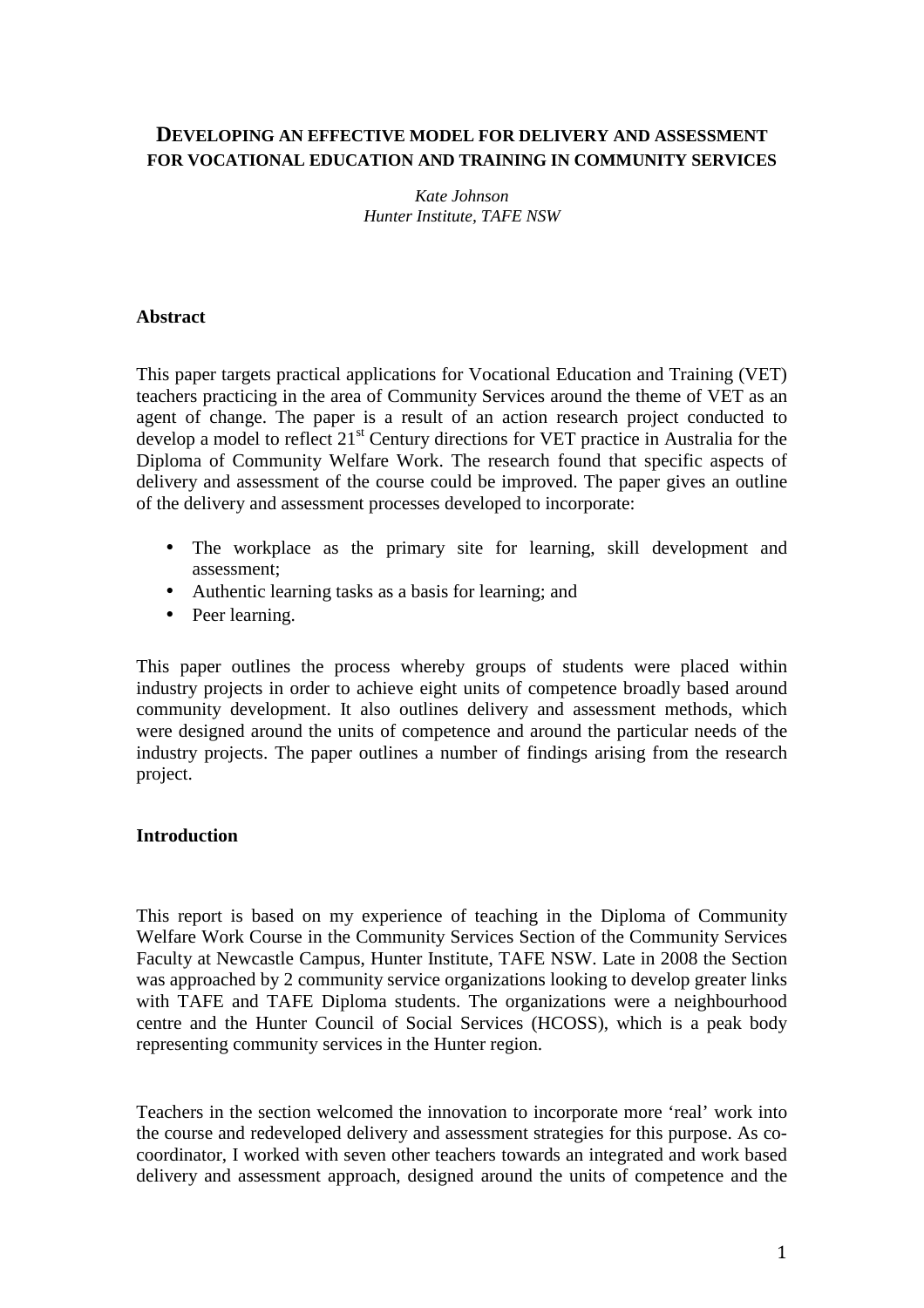particular needs of the organisations.

The units of competence involved were:

- Develop and implement a community development strategy;
- Undertake research activities;
- Develop, implement and promote effective communication techniques;
- Coordinate the work environment:
- Undertake systems advocacy;
- Develop new networks;
- Implement OH&S policies and procedures;
- Workplace learning III (part 1).

Students chose one of four industry projects. Two projects were based with HCOSS. One of these was focused on homelessness in the Hunter and the other focused on social inclusion. The other two projects were based with a neighbourhood centre. One of these projects dealt with safety of people from culturally and linguistically diverse backgrounds in the local community and the other focused on the potential for expanding a new service in the area.

## **Literature review**

According to the recent Review of Higher Education by the Australian Department of Education, Employment & Workplace Relations, (2008, p. xi), "Australia faces a critical moment in the history of higher education." It states that, "If we are to maintain our high standard of living, underpinned by a robust democracy and a civil and just society, we need an outstanding, internationally competitive higher education system." In a very broad sense, higher education is seen as essential to maintaining the quality of our way of life and democratic values. However, according to the review, relative to other countries, "Australia is losing ground". It is apparent that "We need to turn the rhetoric of lifelong learning into a reality" (Department of Education, Employment & Workplace Relations, 2008, p. xii).

In 2008, the National Centre for Vocational Education Research (NCVER) commissioned consultants to examine characteristics, and find examples of innovative teaching and learning practice in Australia and Europe. The resulting report outlined key messages for the regeneration of professional VET practice in Australia. Key messages included: "using authentic learning tasks as the basis for learning; encouraging peer learning; … using the workplace as the primary site for learning and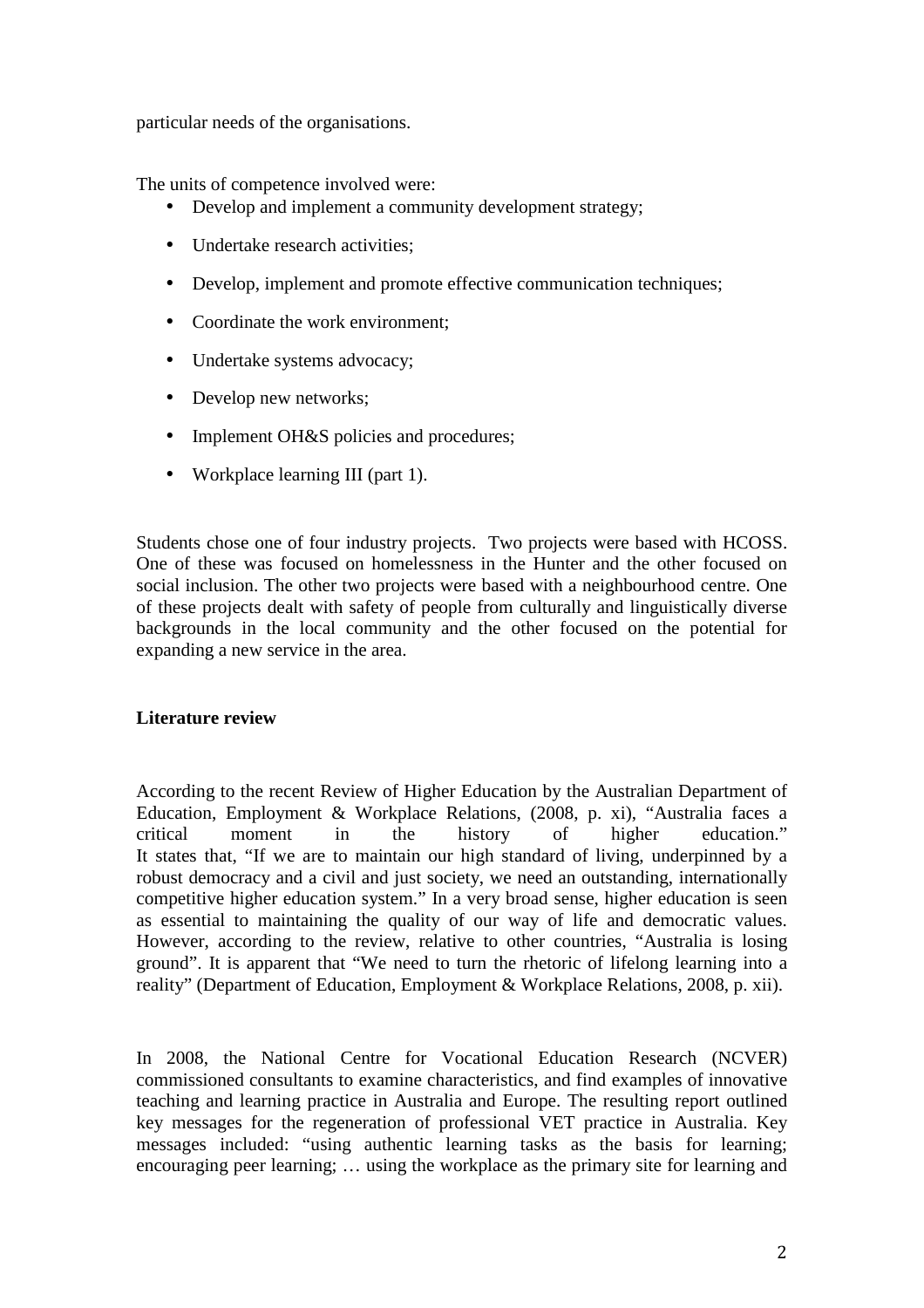skill development." (Figgis, 2008, p. 3). Authentic learning tasks were described as real world, complex tasks that are completed over a sustained period of time. Figgis went on to state "it must be acknowledged that teaching through authentic tasks ... makes new and challenging demands on practitioners". She recognized the need for students and teachers to adapt to new directions in VET and that the process might take many attempts before it worked "relatively predictably".

In the TAFE NSW Hunter Institute Community and Industry 2007 Report, the Institute Director, stated, "the institute recognizes the need for an innovative and responsive outlook which parallels our increasingly technologically driven and progressive society". As well as being in line with the key trends outlined above, this is also consistent with the proposed vision for TAFE NSW in the  $21<sup>st</sup>$  Century (NSW DET, 2008, p.5), which "envisages TAFE NSW Institutes working actively with people in the local communities and markets they serve with maximum flexibility, committed to delivering innovative services to individuals, enterprises and industry and contributing to the social and economic development of their region."

The messages identified for regeneration of VET practice in Australia and the subsequent vision for TAFE NSW and the Hunter Institute, have led my teaching to using a constructivist approach. In other traditional learning theories, the student is more of a passive learner with learning not integrated to the degree that it is with constructivism (Bruner, 1973).

As previously identified, my students were primarily learning on the job and were learning largely through dialogue and working collaboratively. These are features identified by Merriam et al (2007) as being part of constructivism. Figgis (2008, p.10), states "The trend to base a significant portion of the learning of a particular unit/units on the completion of an authentic task has been driven by several factors. The most important is that the approach follows logically from the constructivist view of learning."

My students worked in a collaborative manner and communication was an integral component of their learning, to the extent that they negotiated with teachers around assessments, workshop topics and evaluation methods. My main role was to facilitate and support the student's learning rather than to "teach" in the traditional sense. Learning was largely self-directed, with students having a large degree of control over their project and the ability to consult a range of people in project decision-making.

### **Research Method**

The research was done through an action research process. The action research model allowed a reflective process, encompassing phases of initial reflection, planning, action, observation and reflection. Action research requires that all people involved in these phases be consulted in the process (Kember and Kelly, 1993). This tied in well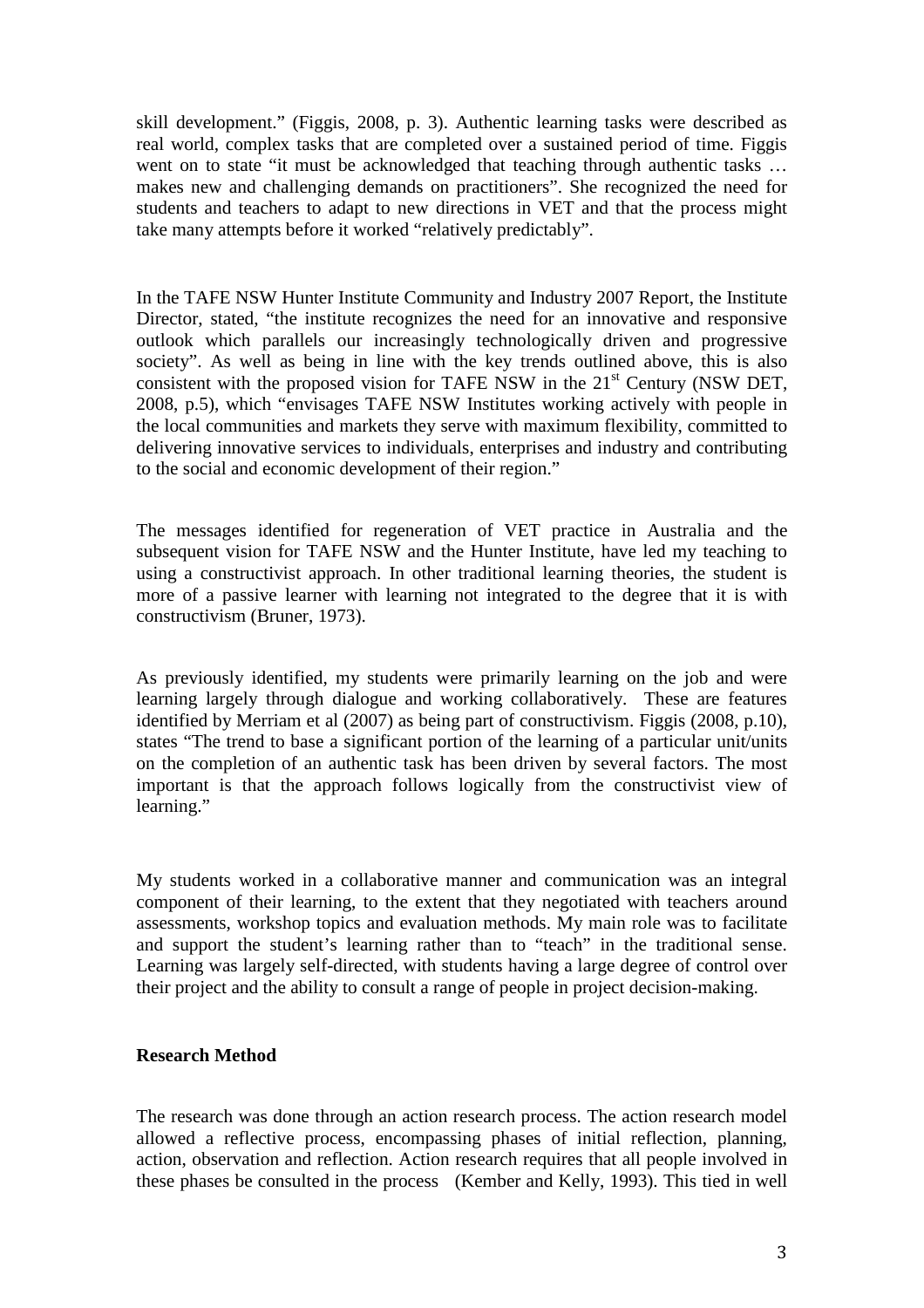and enhanced the learning and assessment process; as communication, advocacy and community development were essential competencies to achieve and high levels of communication and consultation were necessary to achieve them. As such, the learning reflected the essence of the action research process.

Initial reflection occurred with written evaluations from students from the previous year and at meetings between teachers who had taught the units previously. From these meetings, plans were developed for how to run the course, using a proposed new integrated approach. When students started back at the beginning of semester, the plans were put into action. Observation happened from this time, and these observations informed reflections which were both informal and which were also scheduled formally at regular fortnightly teacher meetings and with students during class.

Formal evaluation occurred at the end of the project and was based on parameters set by both students and teachers. Students were consulted about what needed to be evaluated and what methods should be used. This consultation happened midway through the project in a workshop on evaluation. From this workshop, evaluation parameters were discussed and recommended and then developed by a group of students who chose to work on developing evaluation instruments and processes. This work was an example of an authentic learning task that was an integral part of the learning and assessment process.

It was decided to collect both qualitative and quantitative information from students, teachers and involved workplace organizations. Quantitative information would be collected in the form of a questionnaire and qualitative information would come from small group discussion and then general discussion around common themes. During the evaluation period, students and teachers met separately to discuss what worked, what did not work and strategies for improvement. They then came together to discuss common themes and to celebrate the successful completion of the projects.

### **Findings and Discussion**

Van Merrienboer (2007, p. 73), states, "A common complaint of students is that they experience the curriculum as a disconnected set of courses, with implicit relationships between courses and unclear relevance to their future profession." This project integrated learning and assessment so that learners would be able to apply their knowledge broadly in future work situations. Learning involved one day per week at the workplace and an additional two half-days attending formal workshops in the TAFE classroom, relating to specific elements of competence that were relevant to the workplace projects at the time. At the workplace, students worked broadly as a group and focused on "real" research and community development projects for the organization. Student groups ranged in size from 5-10 members.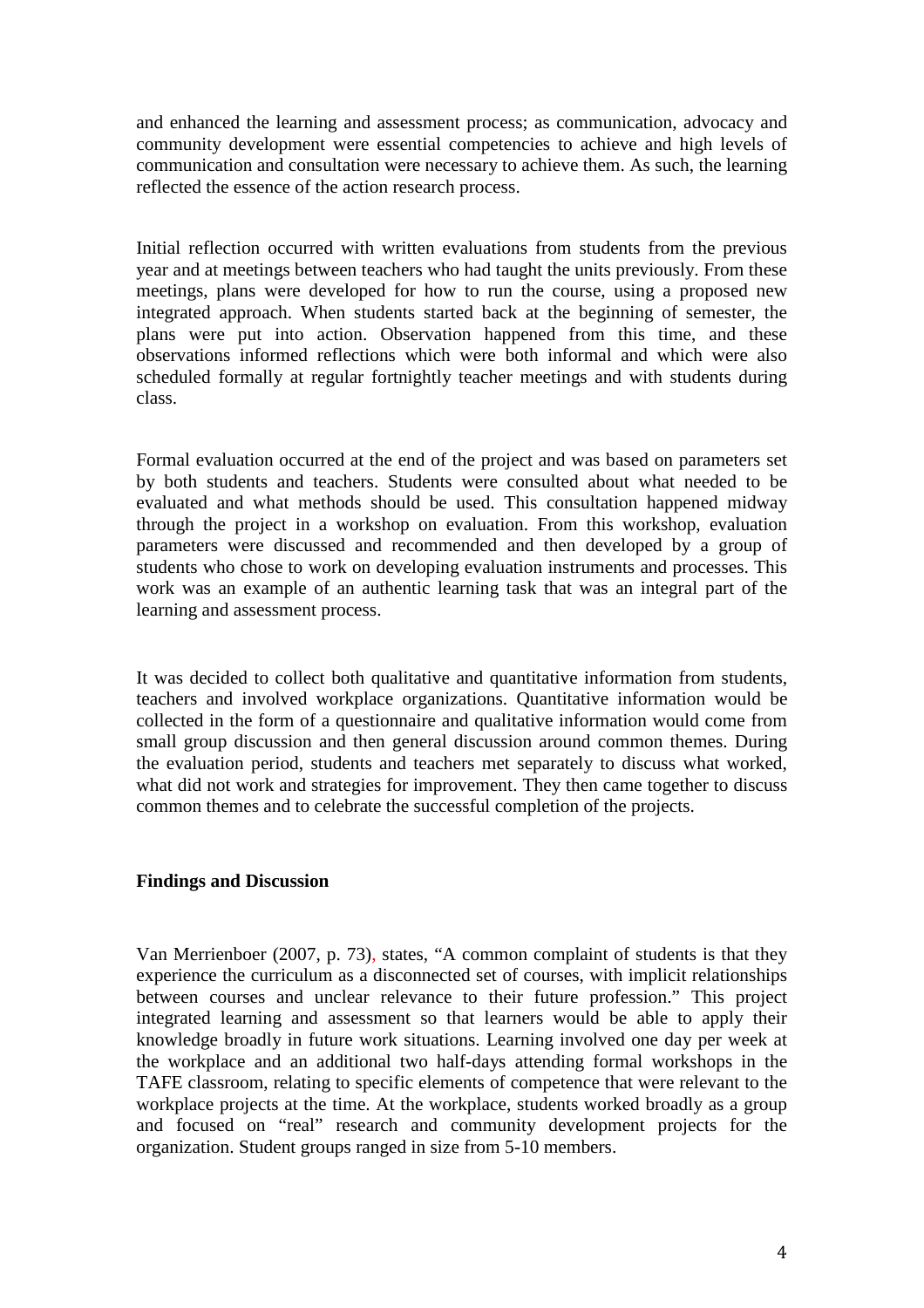Four teachers were responsible for delivery of workshop material relating to specific units. These teachers also worked on a roster supporting students in the workplace and being responsible for assessing students on the unit they had delivered.

A broad assessment framework was drawn from elements of competence from the units. These elements were then developed into assessments that related to tasks that were either essential to complete for project work or required reflective thought processes to analyse learning. As such, assessments were related to the competencies and to the work that the students were undertaking with their chosen community organization.

Both delivery and assessment were based on using authentic learning tasks. The overall consensus by both students and teaching staff was that this experience of incorporating authentic learning and assessment tasks in a peer learning, industry based situation had great benefits to student learning.

Students and teachers agreed that the small group dynamic worked and that a substantial amount of peer learning had occurred. Both groups also felt that there was a development in student confidence and competence and that the 'real work' situation increased positive outcomes for students.

On the negative side, students and teachers agreed that there were too many teachers involved in the support and assessment process. There was general agreement that this resulted in difficulties in communication, doubling up on information given and inconsistency of messages received by the students regarding project direction and assessment. There was also agreement that the assessment was confusing regarding the content required and which teacher was responsible for marking.

It is important to reflect on the above findings and to plan how to incorporate the knowledge into future similar projects.

## *Importance of planning, consistency and communication with teachers and students around facilitation and assessments*

A great deal of thought, consultation and planning was put into the industry projects and assessments before they got underway. Processes for communication between teachers were developed, organisations were consulted and industry projects were proposed.

Individual teachers were allocated responsibility for delivering and assessing each unit. Throughout the project, a lot of work was put into effective communication between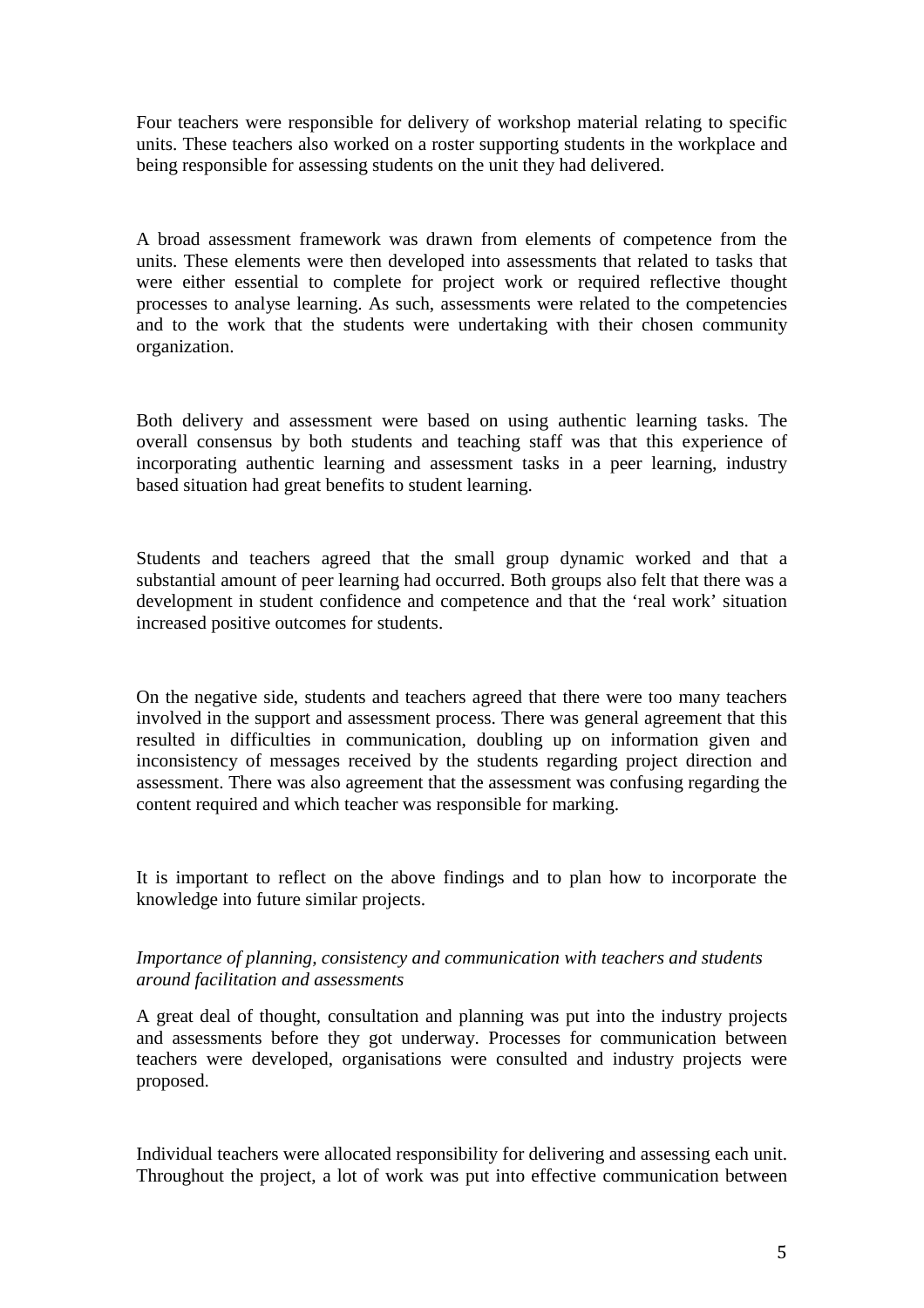these teachers; however, inconsistency of communication and teacher expectations was apparent throughout. Although there was regular email and telephone contact between teachers and teachers met every fortnight to discuss issues and to try to ensure that there was consistency for the students, problems occurred. In an effort to be consistent and transparent regarding specific elements of individual units being assessed, a great deal of information was provided to students.

In Week 8 (of the total 18 week program), the student group discussed their concerns in the planned weekly workshop and decided that they would ask for a meeting with the coordinator the following week. This meeting was organised and facilitated by the students. Students were encouraged to outline their concerns and to discuss possible strategies for improvement. Major areas of concern were:

- Assessments The students felt that teachers did not have clear direction and were confused about the assessments. As a result the students said that they were receiving mixed messages. They also expressed difficulty understanding the assessment matrix, which outlined due dates and teachers responsible for marking. They felt that the pure bulk of information was overwhelming and confusing. (The evidence/ assessment guide was a 19-page document, outlining units, elements of competencies, performance criteria, and essential evidence and had room for comments, discussions and marks.)
- Structure Students felt general confusion around the structure and stated that there had not been enough notes from workshops and that by having a very hands-on approach, only one learning style (kinesthetic) had been catered for.
- Skills Training The students felt that they needed more training in specific skills e.g. peer supervision.

A number of strategies were proposed. Recommendations for changes were made and as a result a number of alterations were made to the structure, delivery and assessment. Recommendations included:

- That the assessment matrix be reworked identifying one teacher to mark each assessment;
- That assessments be clarified and explained succinctly (in written form);
- That the workshop timetable coincide with assessments due; and
- That students receive more handouts with workshops.

The students reported at the time and later that they felt "listened to" and empowered by this process.

*Importance of networking with industry*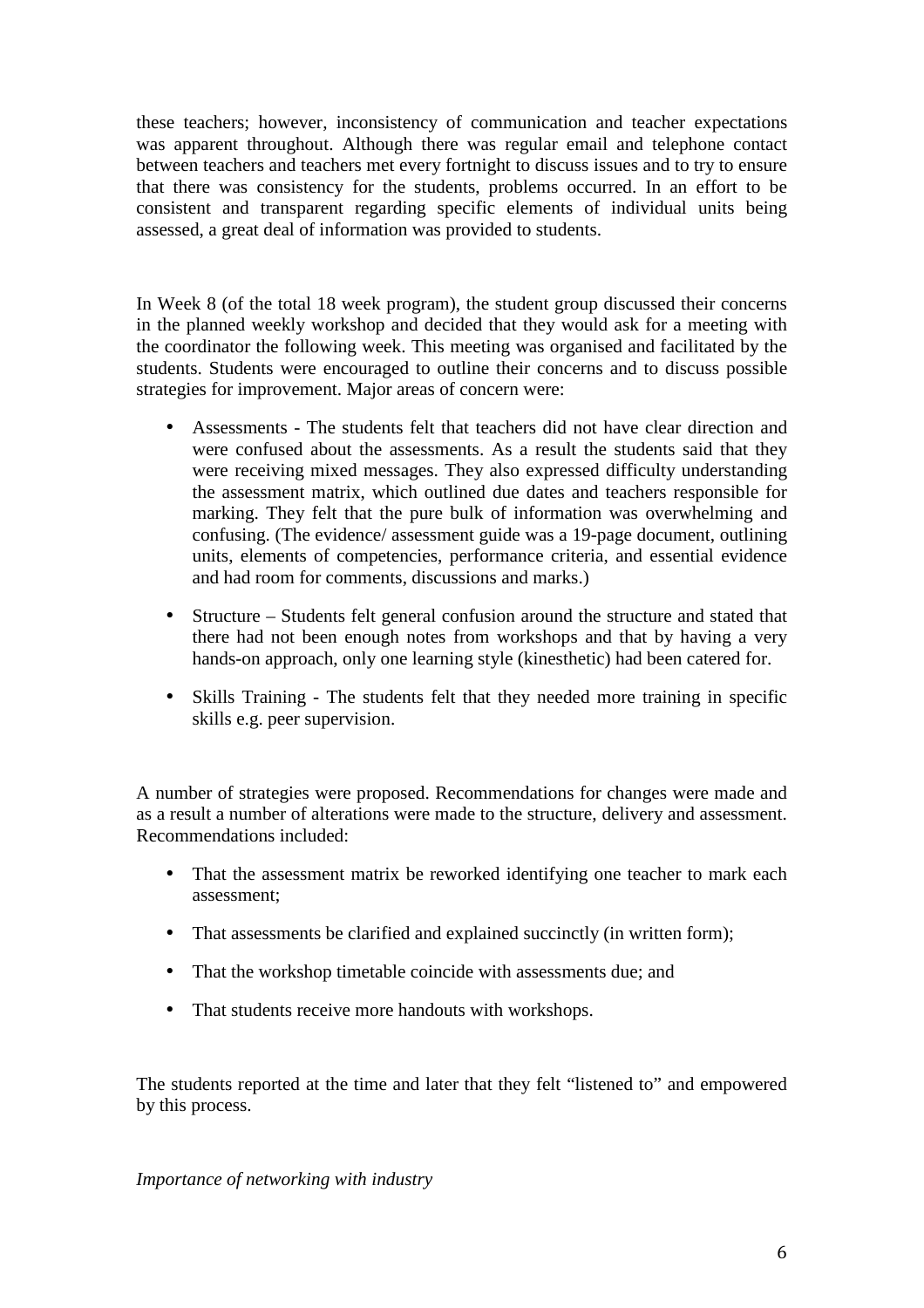Hillier (2009, p. 9) emphasizes the importance of networking, stating "The most fruitful paths to innovation … are through contact with employers and by collaboration and networking and by establishing … initiatives that reflect the changing work environment."

Networking with industry is of huge importance for successful innovation, ensuring the relevance of learning and acquiring appropriate student projects. The industry projects involved with this research became possible because of TAFE's sustained involvement over a period of years with industry in the local area. Local organizations became familiar with individual teachers, TAFE processes and the possibilities for developing partnerships. Specific TAFE/industry connections that we used to develop the student projects included teacher presence on the Board of Hunter Council of Social Services, links with part time teachers who were working in the industry and broad industry connection within the teaching section. Continued industry involvement and connection is vital in addressing new directions for VET practice in Australia.

### *Importance of surrendering a large level of control*

Figgis (2008, p.12) states, "The most difficult challenge in teaching through authentic tasks, by all accounts, is surrendering control. You are still responsible for the specified competencies and learning outcomes, but you are turning the process – the journey by which it's accomplished – over to these not-yet-competent people."

As part of the action research process, I have had to be able to be flexible in all things – delivery and assessment methods, processes, communication methods, and industry project direction. Although I have maintained flexibility, I have had to ensure that the competencies are still being met and assessed appropriately. To a large level, I have had to surrender control.

Although sometimes being tempted, I tried to not personalise issues if they did not go according to plan and I tried to not see problems as an attack on my competence or myself. This was particularly testing half way through the semester, as previously discussed, when I had to force myself to be objective with dealing with student concerns and to not see the concerns as an attack on my planning and hard work. Rather than becoming defensive, I forced myself to see the students as having valid points that needed to be dealt with. The result of surrendering this control and not personalising issues was more creative win-win outcomes.

## *Importance of peer learning*

Each learner had different skills. As projects progressed, teachers noted that those who had previously lacked confidence and who had been minimal class contributors became more confident and competent. Peer learning was seen to be a major contributor to this, as students relied on each other for various skills development.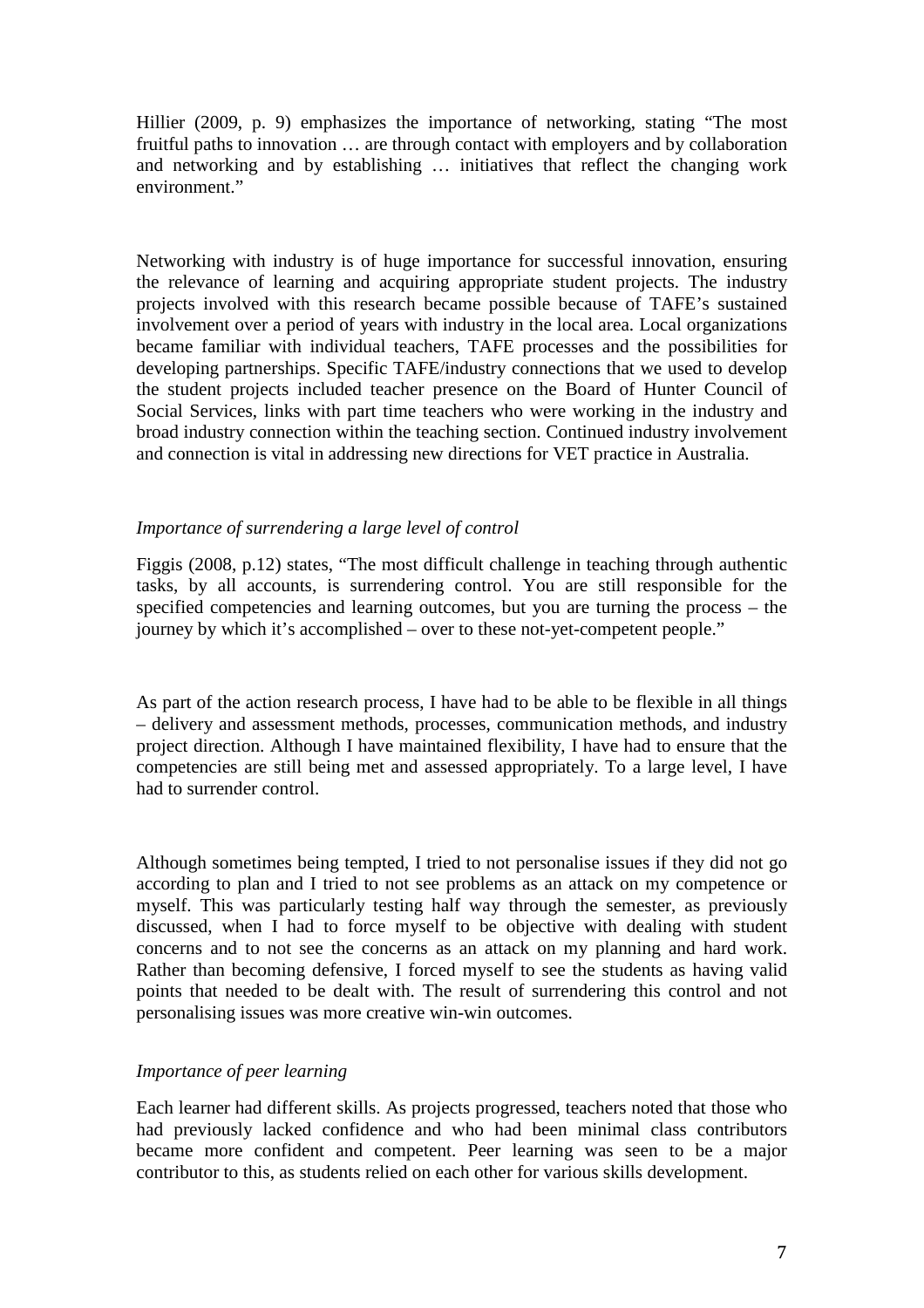Summarising the above findings, it was found that:

- 1. Clear information needs to be given up front to the students, describing the projects they will be involved with, timelines and assessments;
- 2. One facilitator/assessor should be responsible for each industry project rather than for each unit or competence;
- **3.** True flexibility needs to be maintained throughout the teaching/assessing process with the ability to look at alternatives;
- 4. Peer learning needs to be maintained as an integral part of the integrated workplace delivery and assessment process.

## **Conclusion**

The major issue this paper has addressed is the need to develop an effective model of delivery and assessment for specific units within the Diploma of Community Welfare Work to incorporate new directions of VET practice in Australia, specifically through increased and effective:

- Use of the workplace as the primary site for learning, skill development and assessment;
- Use of authentic learning tasks as a basis for learning;
- Peer learning.

Throughout this project, the evidence suggests that in order to develop effective assessment and delivery processes, the key to success is planning and flexibility. A teacher aiming to incorporate the above new proposed directions of VET practice in Australia must be very adaptable, must be able to not personalize difficulties that will occur, must be able to surrender a large degree of power and must above all, be flexible.